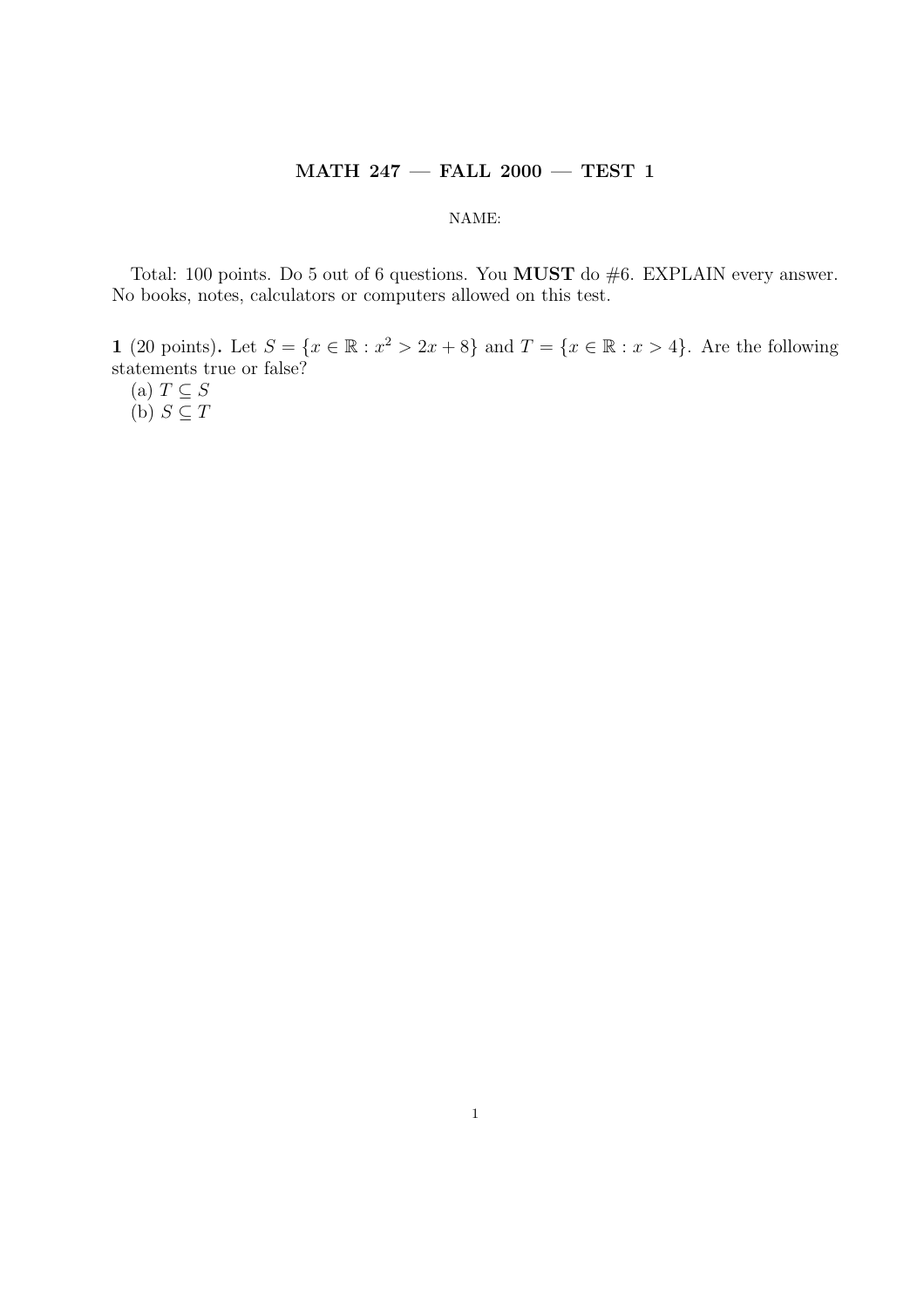2 (20 points). Without using words of negation (such as "no", "not",...), write the negations of the following statements.

a) For all real numbers A there is an  $x < A$  such that  $f(x) > B$ .

b) There exists  $c \in \mathbb{R}$  such that for all real numbers  $x, y \geq c$ , if  $x > y$  then  $f(x) > f(y)$ .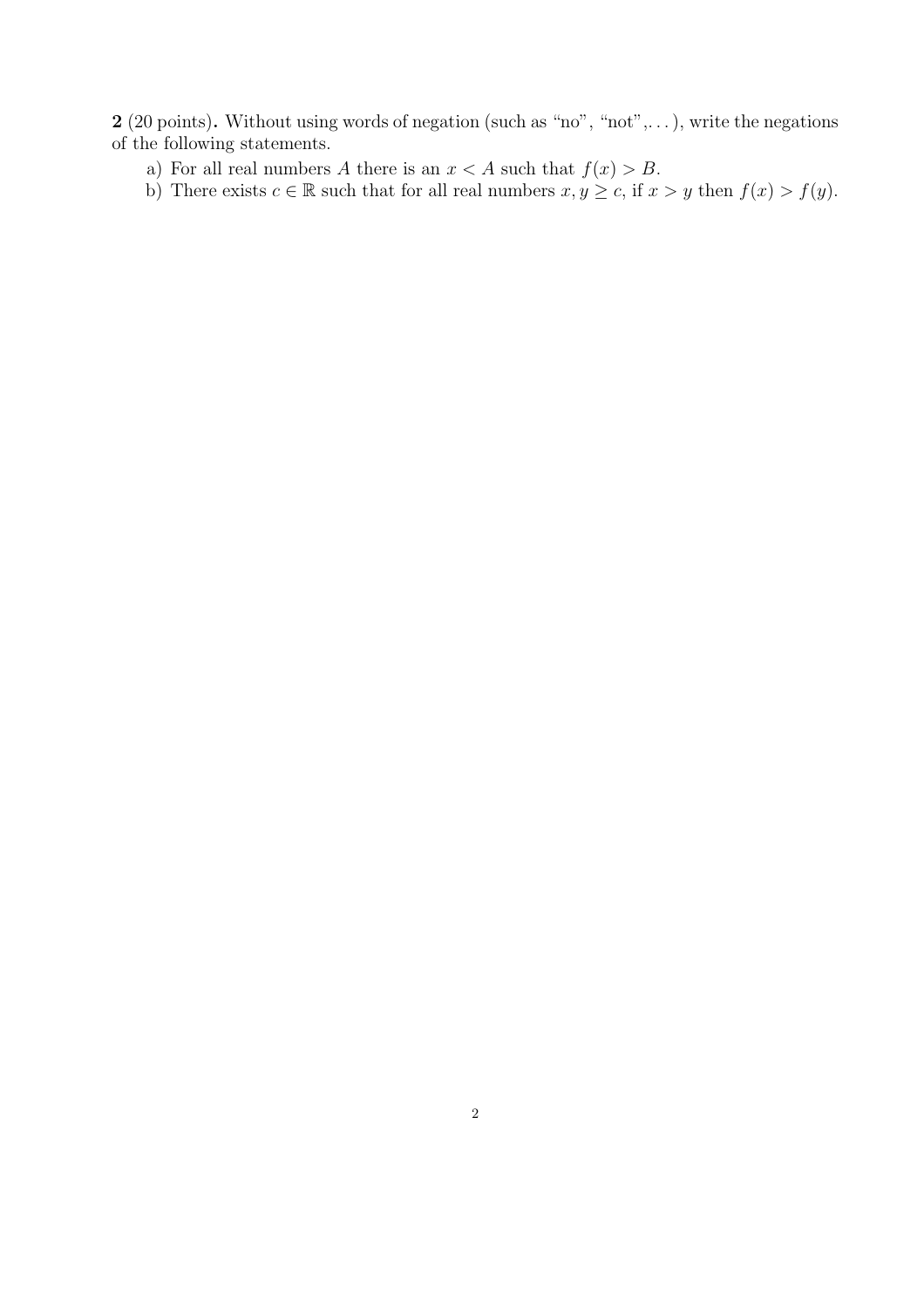$\bf3$  (20 points). Let

$$
f(x) = \frac{x^2 - 1}{x^2 + 4}, \quad x \in \mathbb{R}.
$$

Show that the image of f is  $\left[-\frac{1}{4}\right]$  $\frac{1}{4}, 1$ ).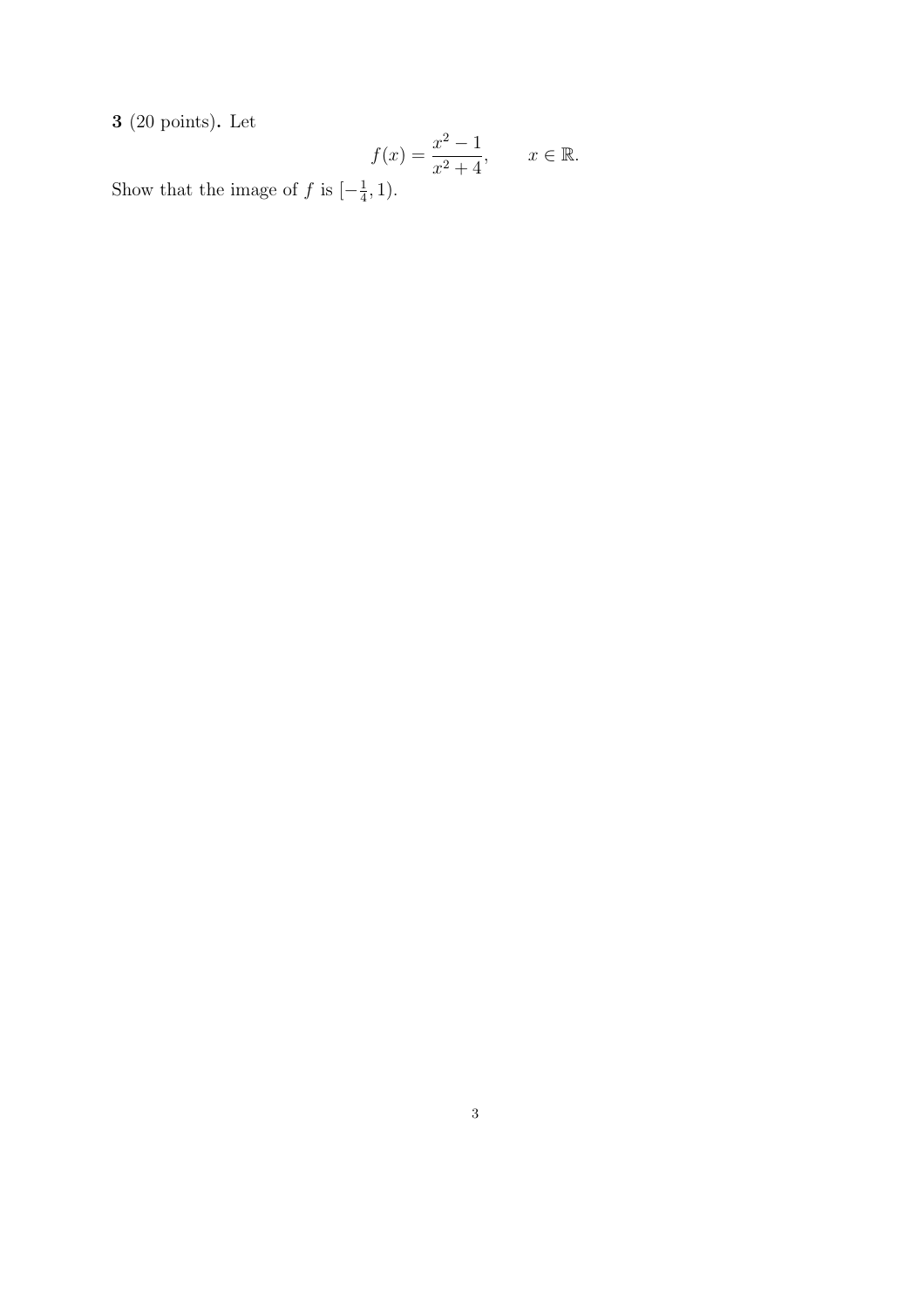4 (20 points). Let  $n \geq 3$ . Pove by induction that every set of n elements has  $\frac{1}{2}n(n-1)$ subsets of size 2.

[For example, the set  $A = \{x_1, x_2, x_3\}$  has the following subsets of size two:  $\{x_1, x_2\}, \{x_1, x_3\}$ and  $\{x_2, x_3\}$ . Here  $n = 3$ , and notice  $\frac{1}{2}n(n-1) = 3$ , which correctly gives the number of subsets of size two. This proves your induction basis.]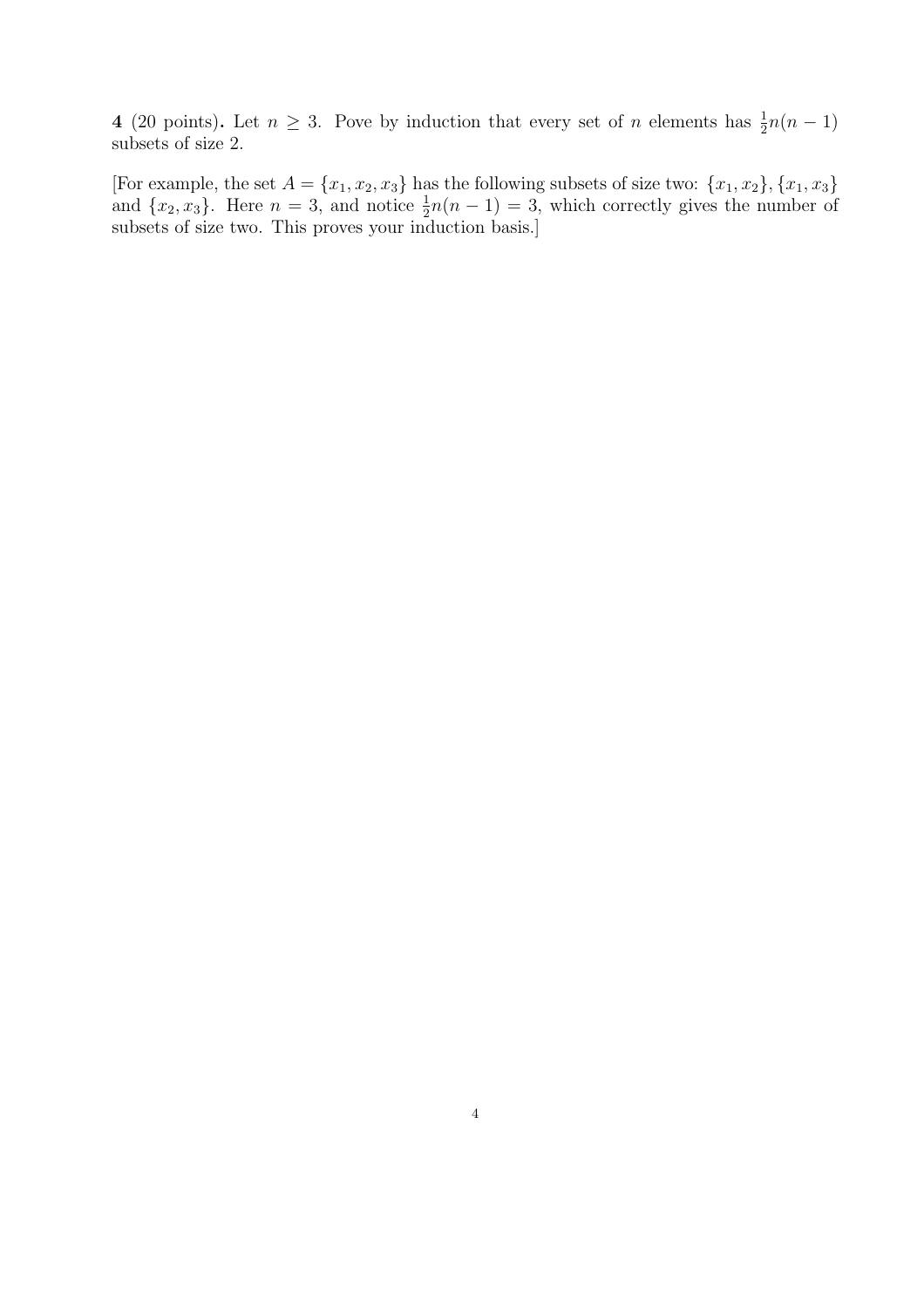5 (20 points). For  $n \ge 2$ , find and prove a formula for  $\prod_{i=2}^{n} (1 - \frac{1}{i^2})$ .